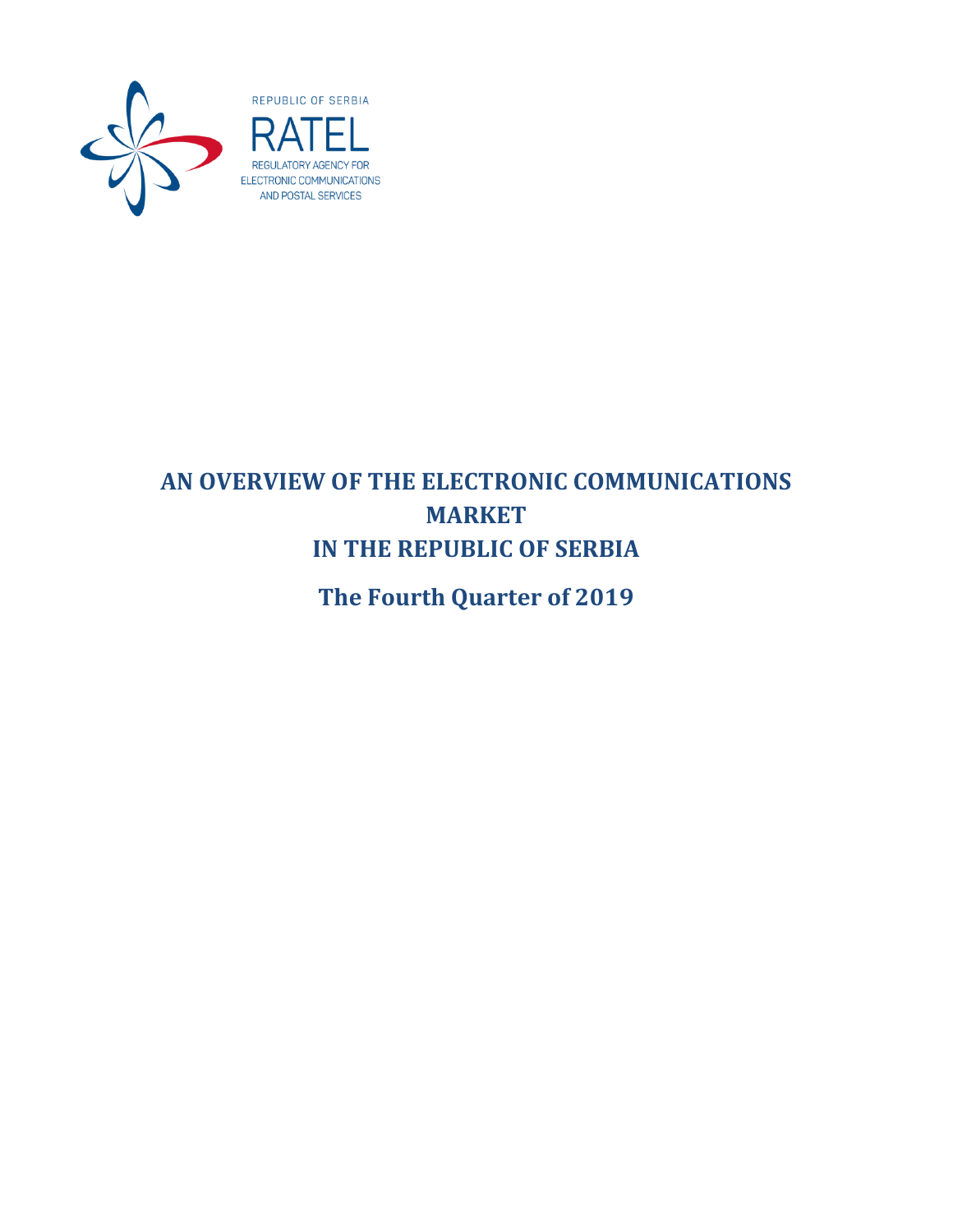The Overview presents the data for the fourth quarter of 2019 along with comparative data for the three previous quarters.

The presented data reflect the overall market status for each given quarter, including the actual quarterly data for the leading electronic communications operators in the Republic of Serbia, whereas the data for the rest of the market were estimated based on the data for 2018 collected in the annual questionnaires. Therefore, the total quarterly report may show discrepancies with respect to the data collected in the regular annual questionnaires. The Agency shall not be held responsible for the correctness of the data submitted by the operators in the quarterly and annual questionnaires.

Quarterly electronic communications market indicators referring to fixed telephony include the data on the operators that make up over 99% of the market, in terms of the number of subscribers. The data on the market situation include CDMA subscribers and the effectuated traffic.

Quarterly electronic communications market indicators referring to mobile telephony include the data on three mobile operators and, as of Q1 2018, the Agency also collects data on virtual mobile operators.

Quarterly electronic communications market indicators referring to Internet services include the data for the leading operators that make up approximately 91% of the market, in terms of the number of subscribers, whereas the data for the remaining 9% of the market were estimated based on the data for 2018 collected in the annual questionnaires.

Quarterly electronic communications market indicators referring to media content distribution include the data for the leading operators that make up approximately 91% of the market, in terms of the number of subscribers, whereas the data for the remaining 9% of the market were estimated based on the data for 2018 collected in the annual questionnaires.

Quarterly electronic communications market indicators referring to bundle services include the data for the leading operators that make up approximately 97% of the market, whereas the data for the remaining 3% of the market were estimated based on the data for 2018 collected in the annual questionnaires.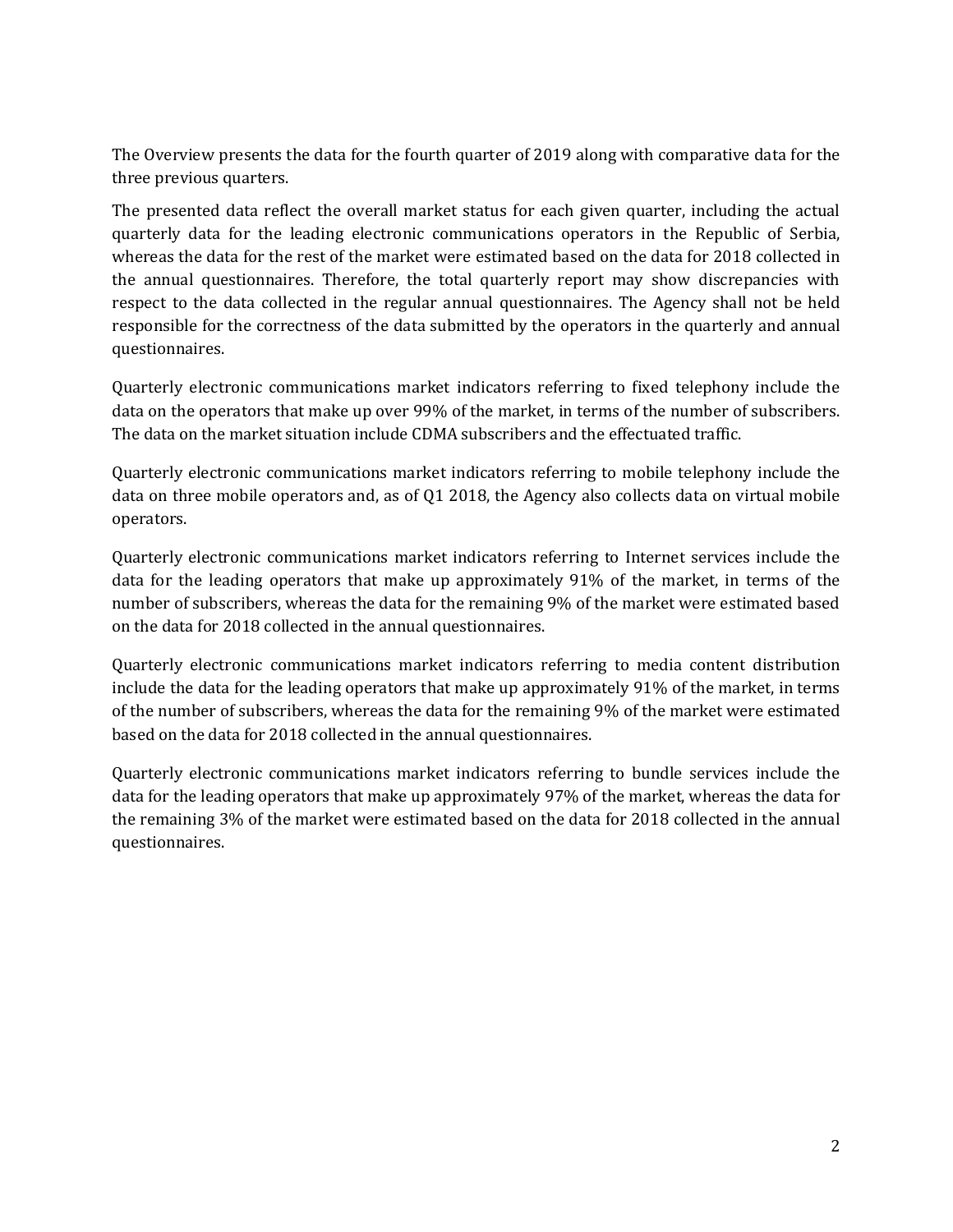## **Public Fixed Telecommunications Networks and Services**

Both the number of fixed telephony subscribers and the generated traffic have sligthly increased in Q4 2019, compared to the previous quarter. Approximately 2.41 million fixed telephony subscribers generated approximately 760 million minutes of traffic in the last observed quarter, which means that a fixed telephony subscriber on average spent 3.5 minutes a day on calls.



**Total fixed telephony traffic (in billion minutes)**



The subscriber structure has not changed over the observed quarters: 88% of the fixed telephony subscribers remain to be natural persons, i.e. private users. In all observed quarters, the largest share of the fixed telephony traffic is accounted for by the national traffic, with 94% in Q4 2019.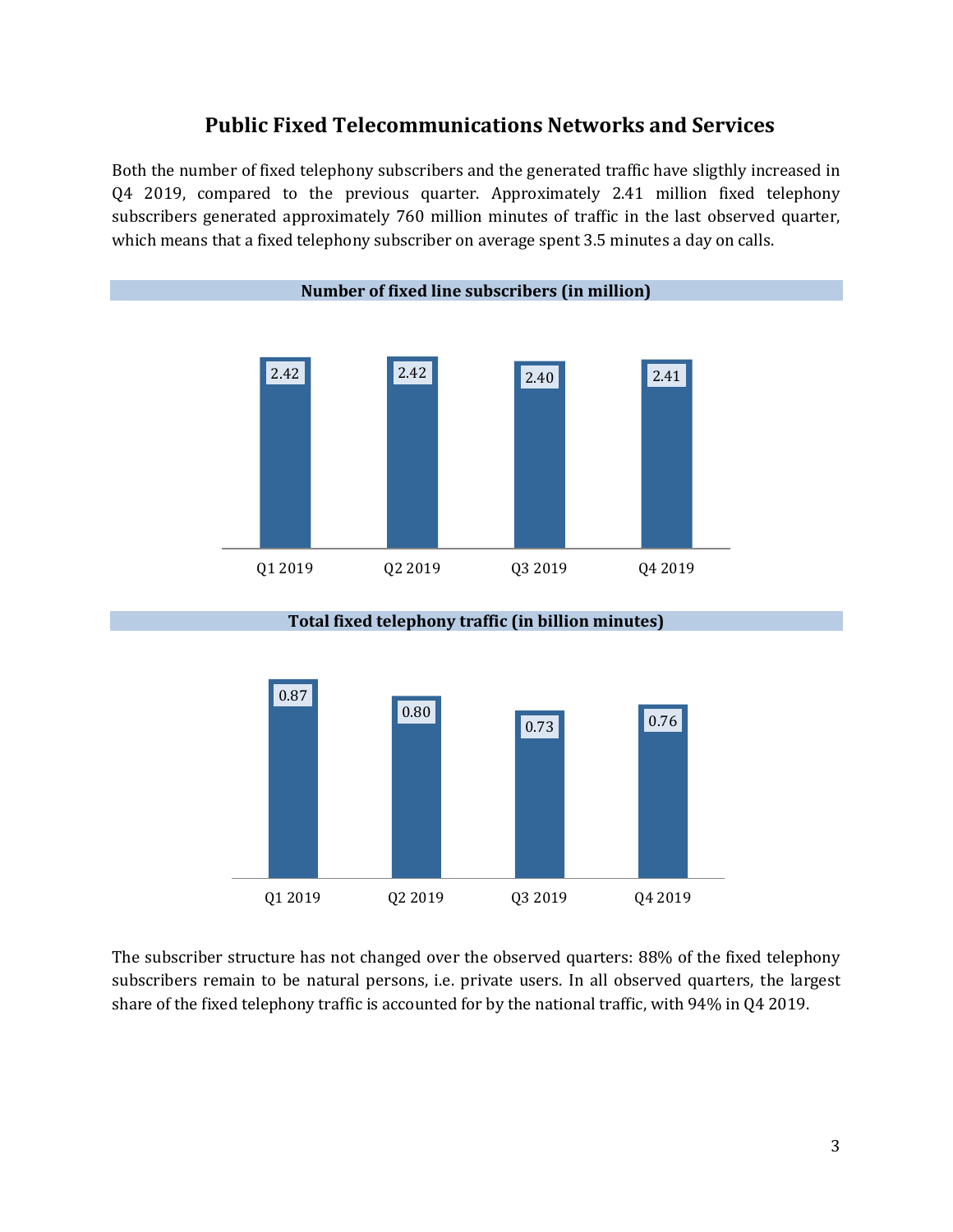

The outgoing calls from fixed network are mostly directed towards other fixed networks, while the international traffic is dominated by incoming calls.



Below is shown the leading operators' market share according to the number of subscribers in Q4 2019.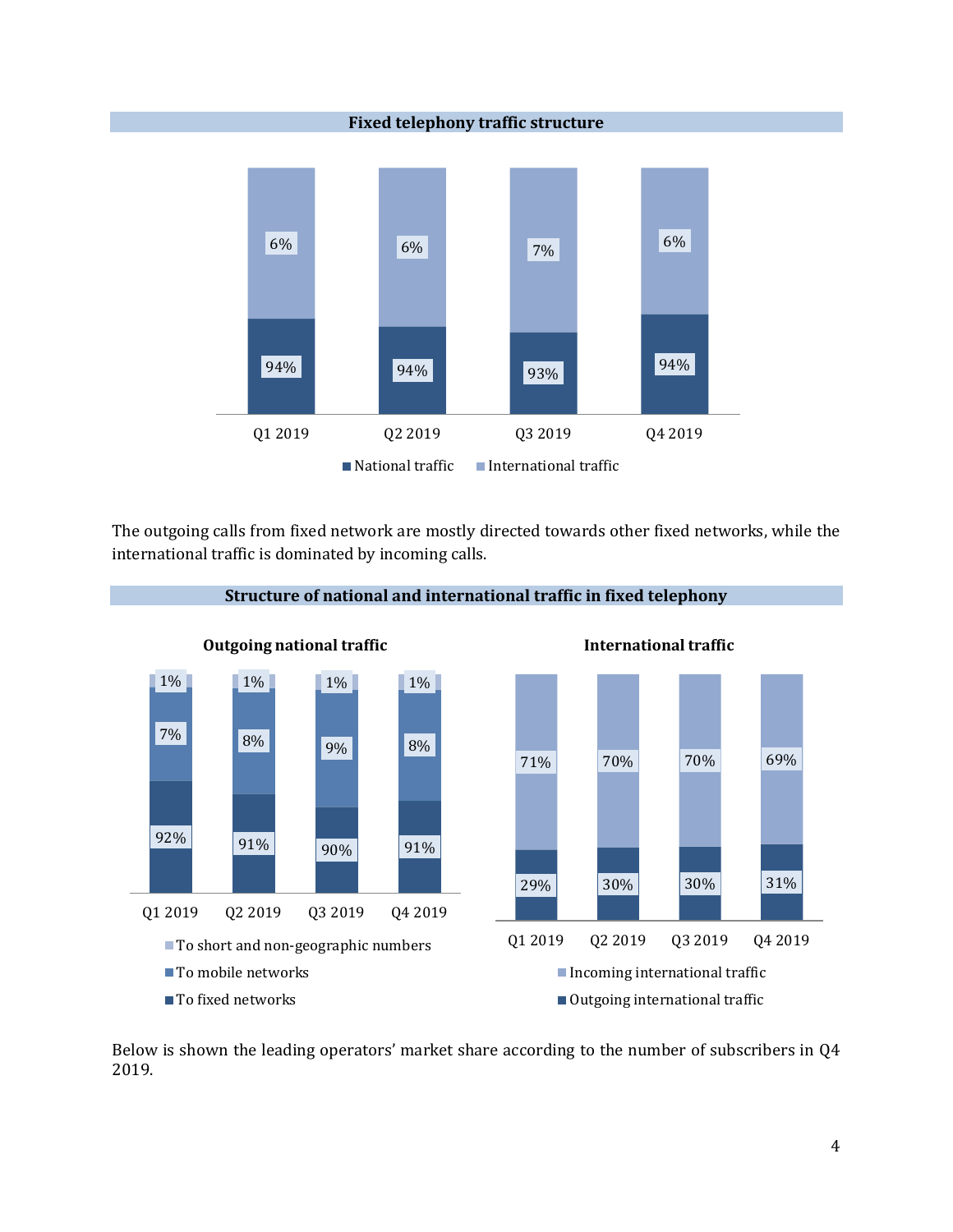

The number of portings in the fourth quarter of 2019 was approximately 11.6 thousand (around 3.9 thousand a month), showing an increase compared to the previous quarter.



#### **Fixed telephony number portings per quarter**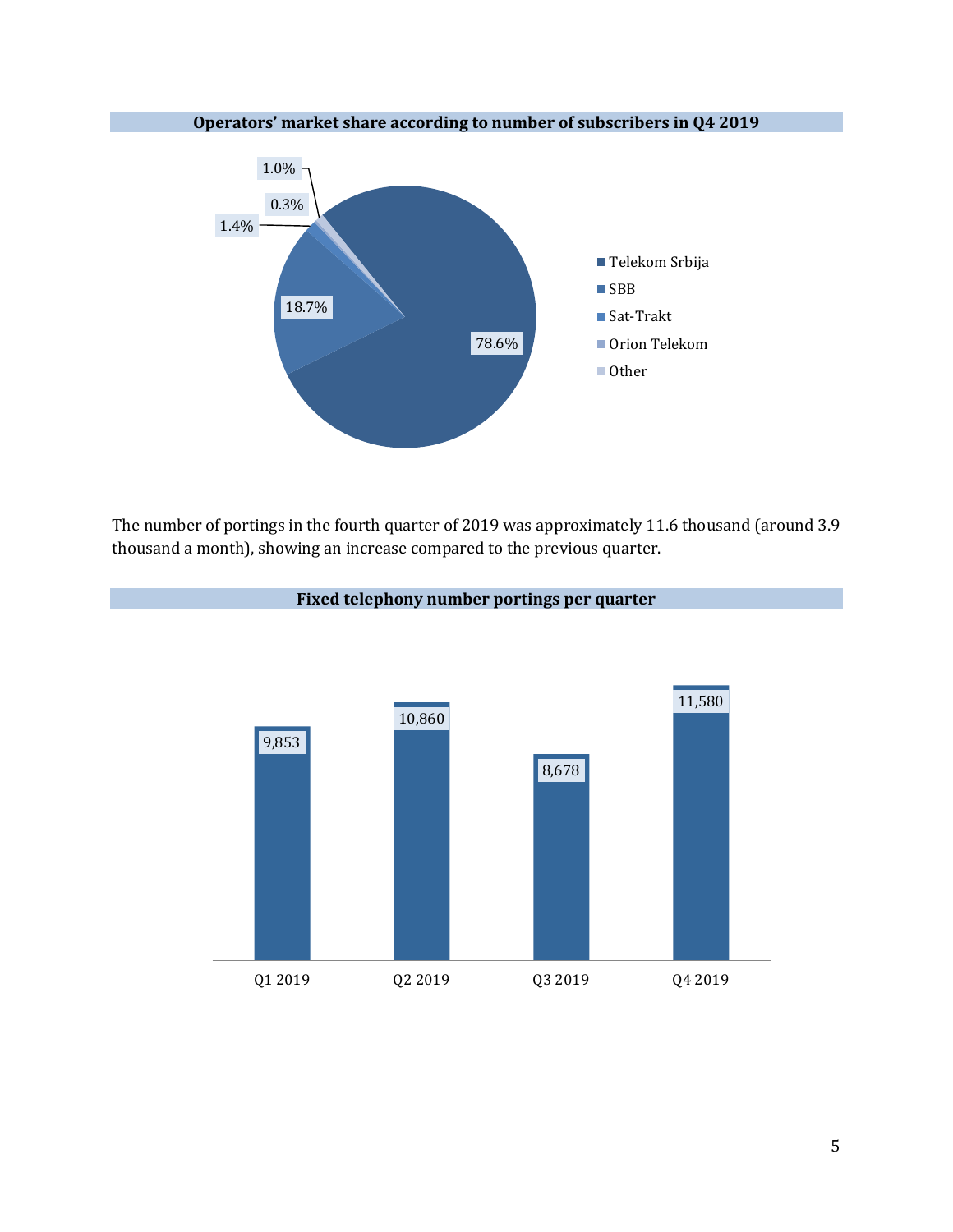### **Public Mobile Telecommunications Networks and Services**

In Q4 2019, there were approximately 8.5 million active mobile telephony subscribers, that generated approximately 4.7 billion minutes of national and international voice traffic and sent almost 1.6 billion SMS messages. On average, in Q4 2019, a mobile user spent 6.1 minutes a day on calls and sent 2.1 text messages. On the mobile networks market, a slight decrease in the number of active mobile telephony subscribers has been observed in Q4 2019, by approximately 1.6 % compared to the previous quarter.



In Q4 2019, the effectuated voice traffic in mobile networks has increased, equally as the SMS traffic, compared to Q3 2019

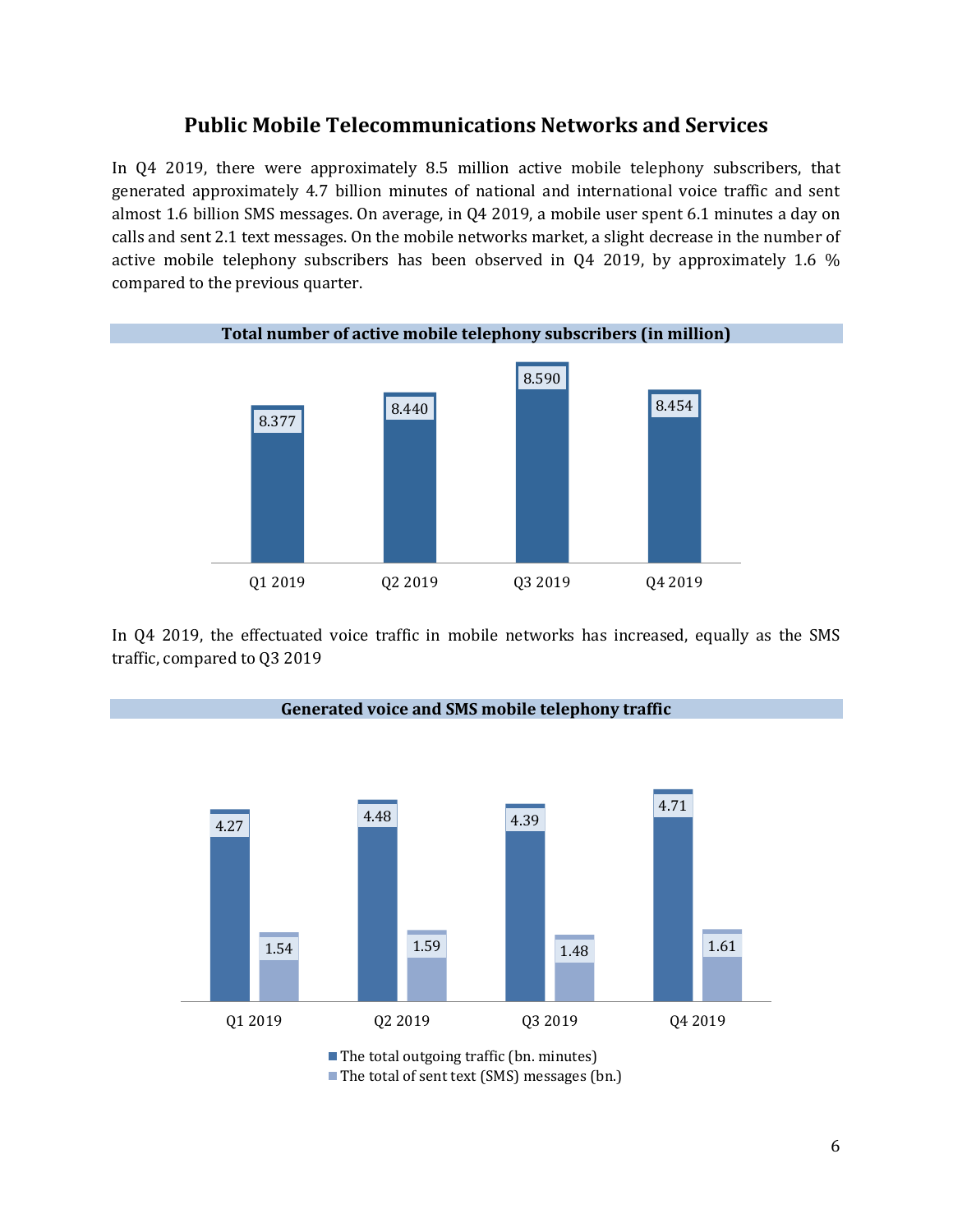

In Q4 2019, the number of postpaid subscribers has slightly increased, whereas the number of prepaid users has been somewhat lower compared to the previous qaurter.

The majority of postpaid subscribers are natural persons, accounting for around 74%, much the same as in other observed quarters.



Most of the outgoing traffic in Q4 2019 has been generated within the same mobile network (56%). As for the roaming, the subscribers of foreign networks generated slightly more traffic than the subscribers of national networks abroad.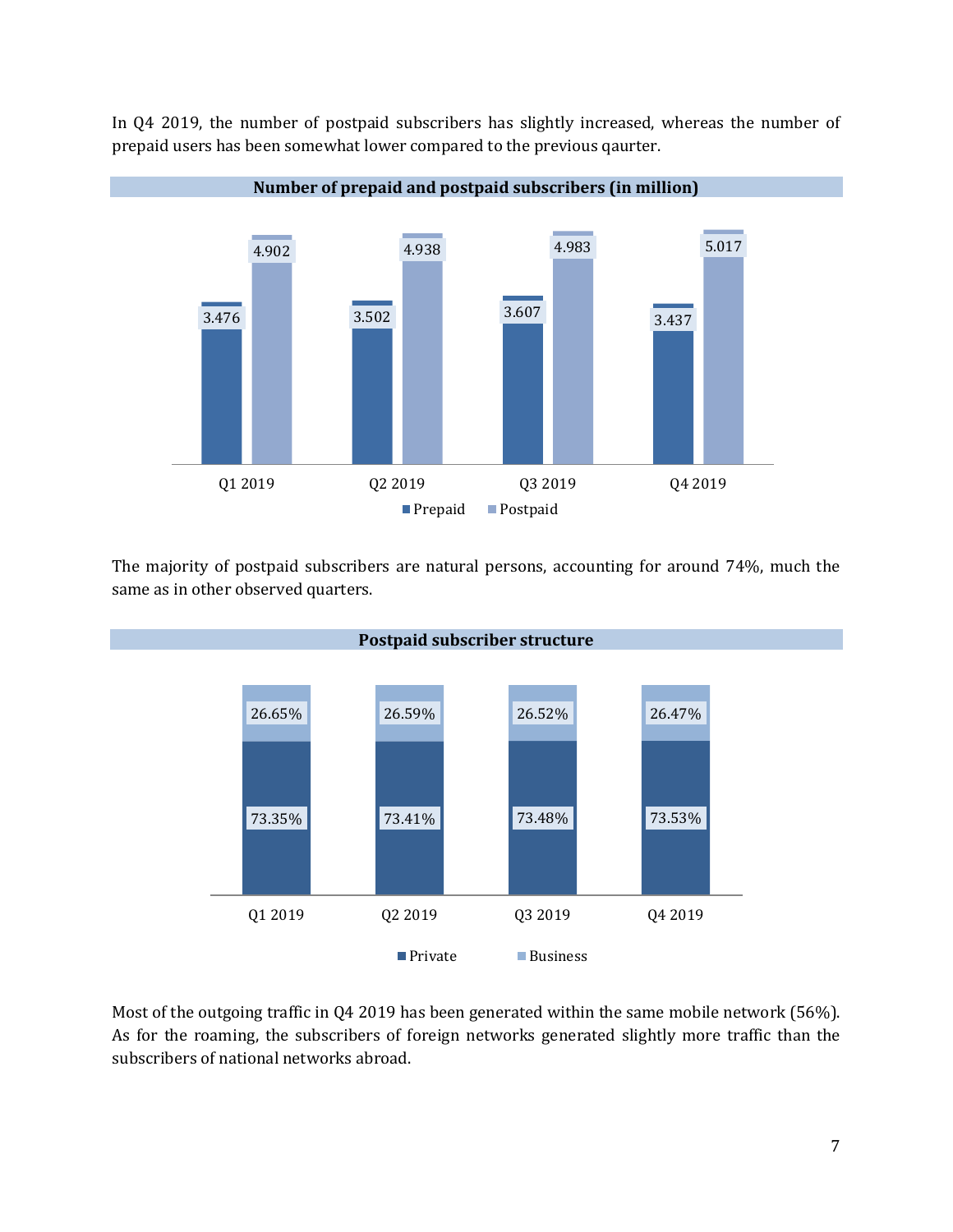

There haven't been any significant changes in market shares in terms of the number of users, compared with the previous quarter.



Data transmission over mobile network has shown growth in the analyzed period, amounting to 90.3 million GB in Q4 2019, which means that a mobile broadband subscriber used on average 163 MB daily, or almost 5 GB a month.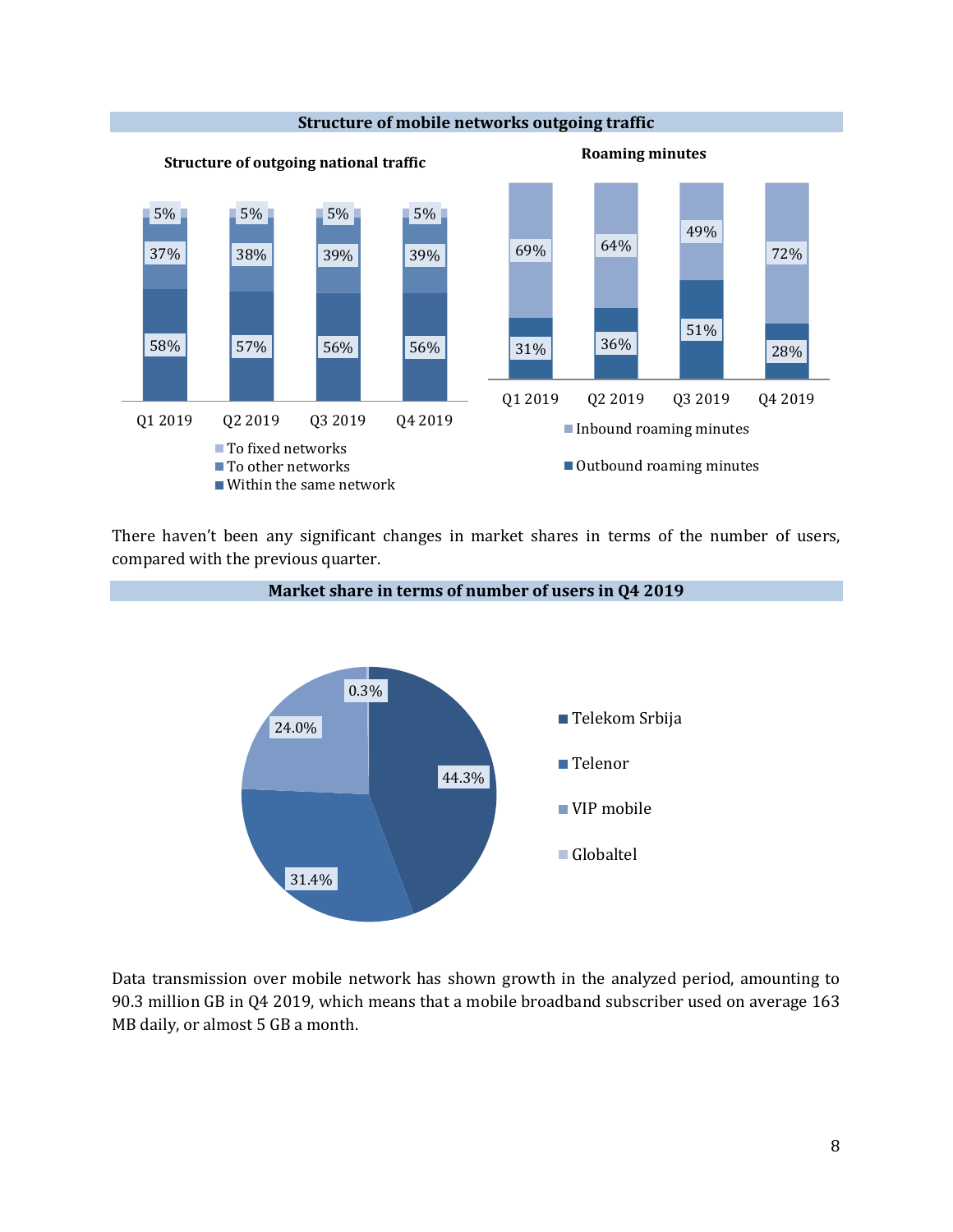**Mobile Internet traffic (in million GB)** 69.6 73.5 80.2 90.3 Q1 2019 Q2 2019 Q3 2019 Q4 2019

The number of mobile telephony number portings was approximately 27.5 thousand in the fourth quarter of 2019, or approximately 9 thousand per month, which is an increase compared to the previous quarter.

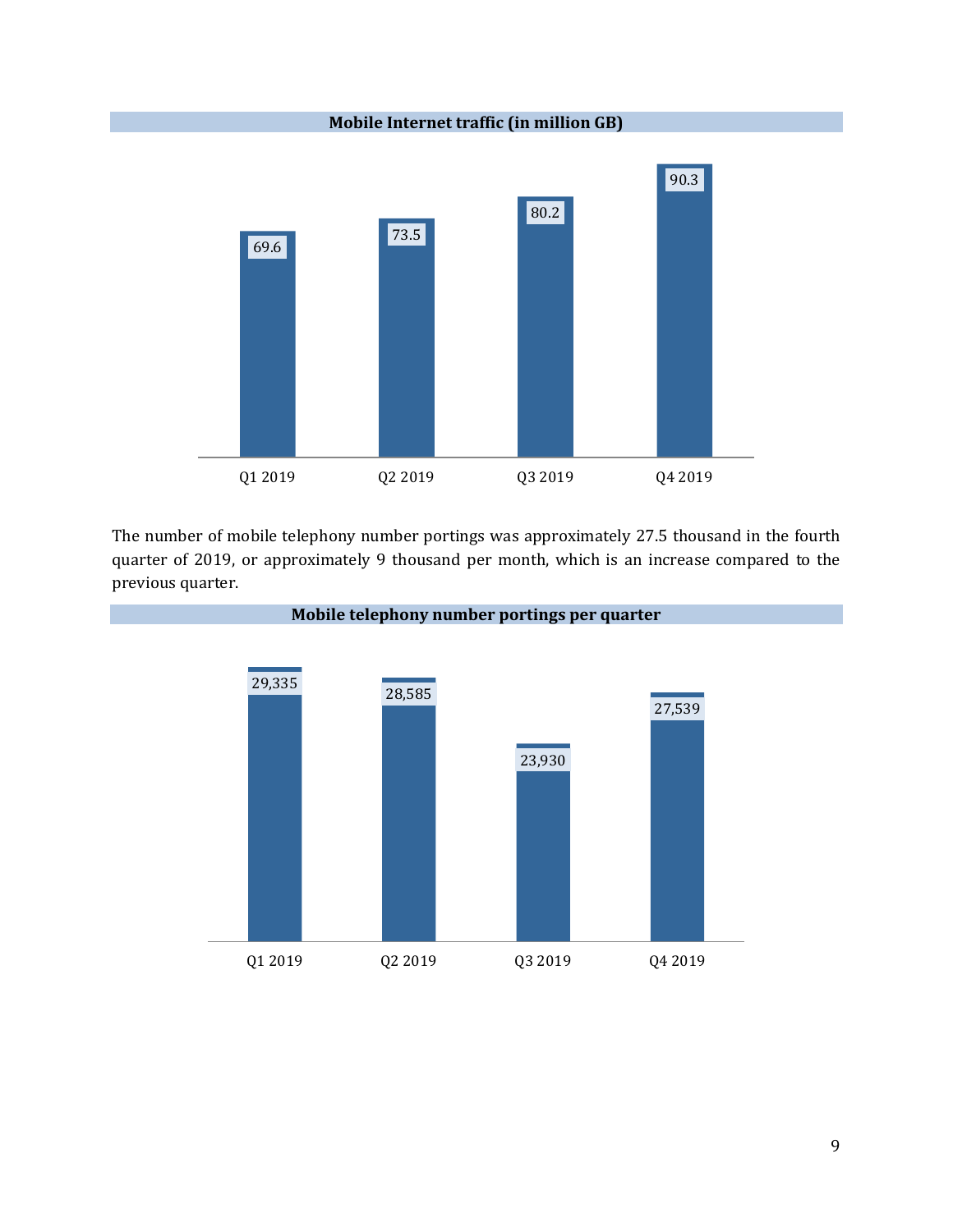# **Broadband Internet Access**

Compared to the previous quarter, the number of fixed broadband Internet access users in Q4 2019 has slightly increased, amounting to approximately 1.64 million subscribers.



The majority of fixed broadband Internet subscribers have xDSL or cable access. The number of xDSL subscribers has been marked by a slight drop and the share of cable access subscribers has slightly increased in the analyzed period.

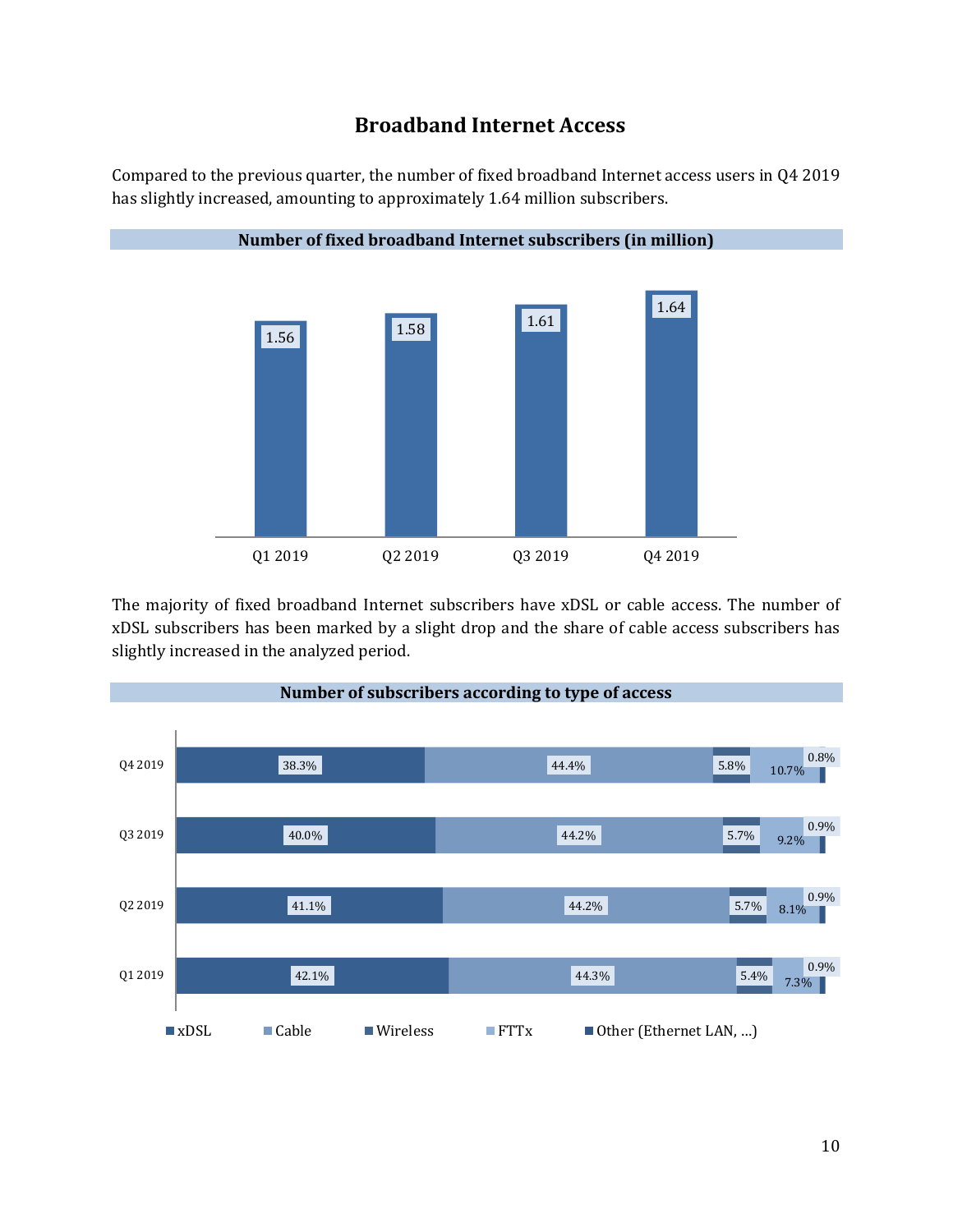In Q4 2019, the majority of subscribers used Internet access rate over 30 Mbit/s (around 51%) and between 10 Mbit/s to less than 30 Mbit/s (around 44%).



In Q4 2019, there haven't been any significant changes in the leading operators' market shares, in terms of number of subscribers, compared with the previously observed quarters.



#### **Market share in terms of number of fixed broadband subscribers in Q4 2019**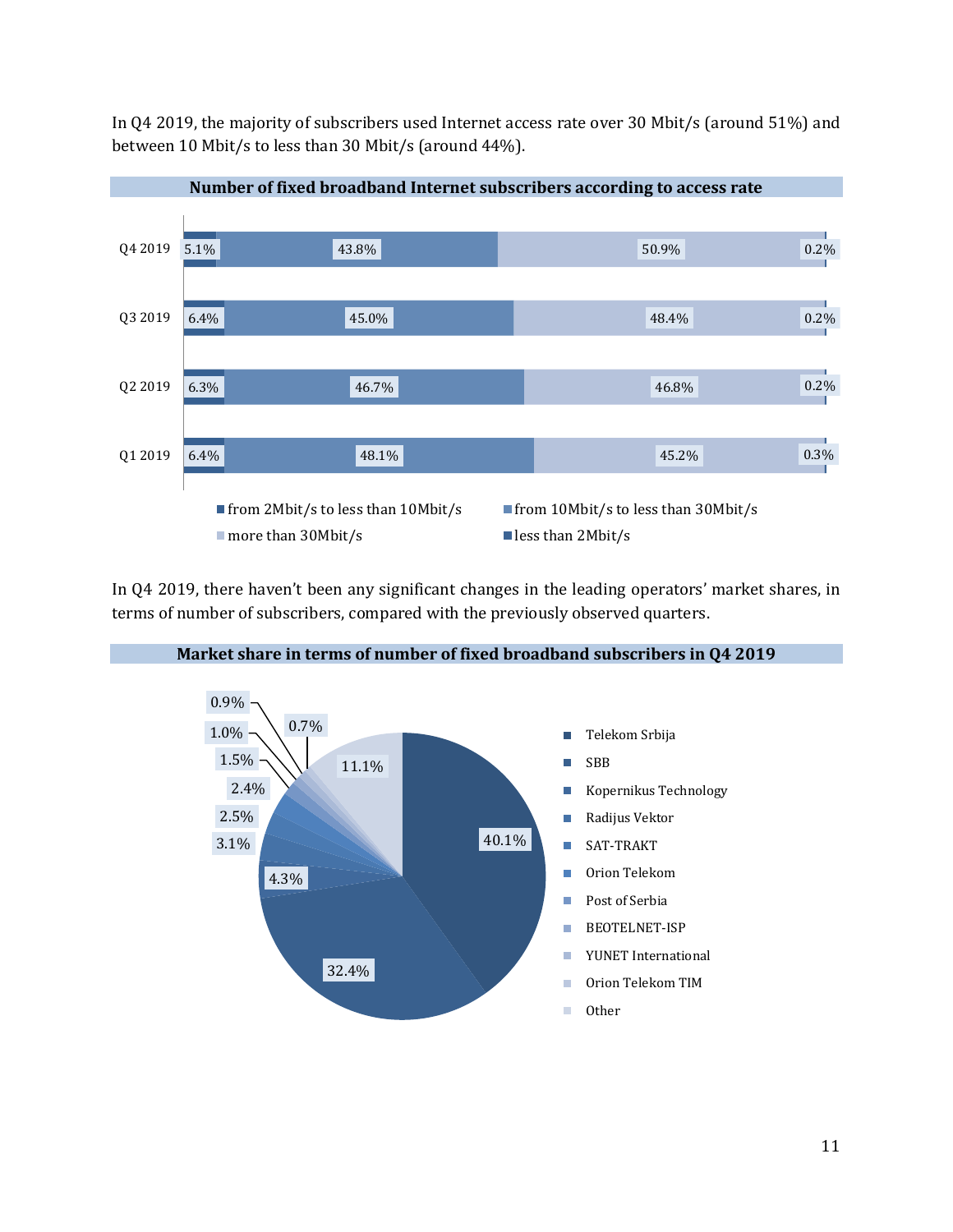The number of active mobile broadband subscribers in Q4 2019 has slightly decreased compared to the previous quarter, amounting to approximately 6.25 million. The number of M2M subscriptions is on the rise in the fourth quarter as well, reaching approximately 303 thousand.



*\* Active mobile broadband subscribers include subscribers of data transmission services contracted together with voice services, or as an additional package to the voice tariff plan, whereas subscribers of other data transmission services represent mobile broadband transfer users with single service agreement, separate from voice service (data card subscriptions, USB modem/dongle subscriptions, tablet subscriptions and similar).* 

# **Media Content Distribution**

The number of media content distribution service subscribers has slightly increased in the observed period, amounting to approximately 1.96 million in Q4 2019.

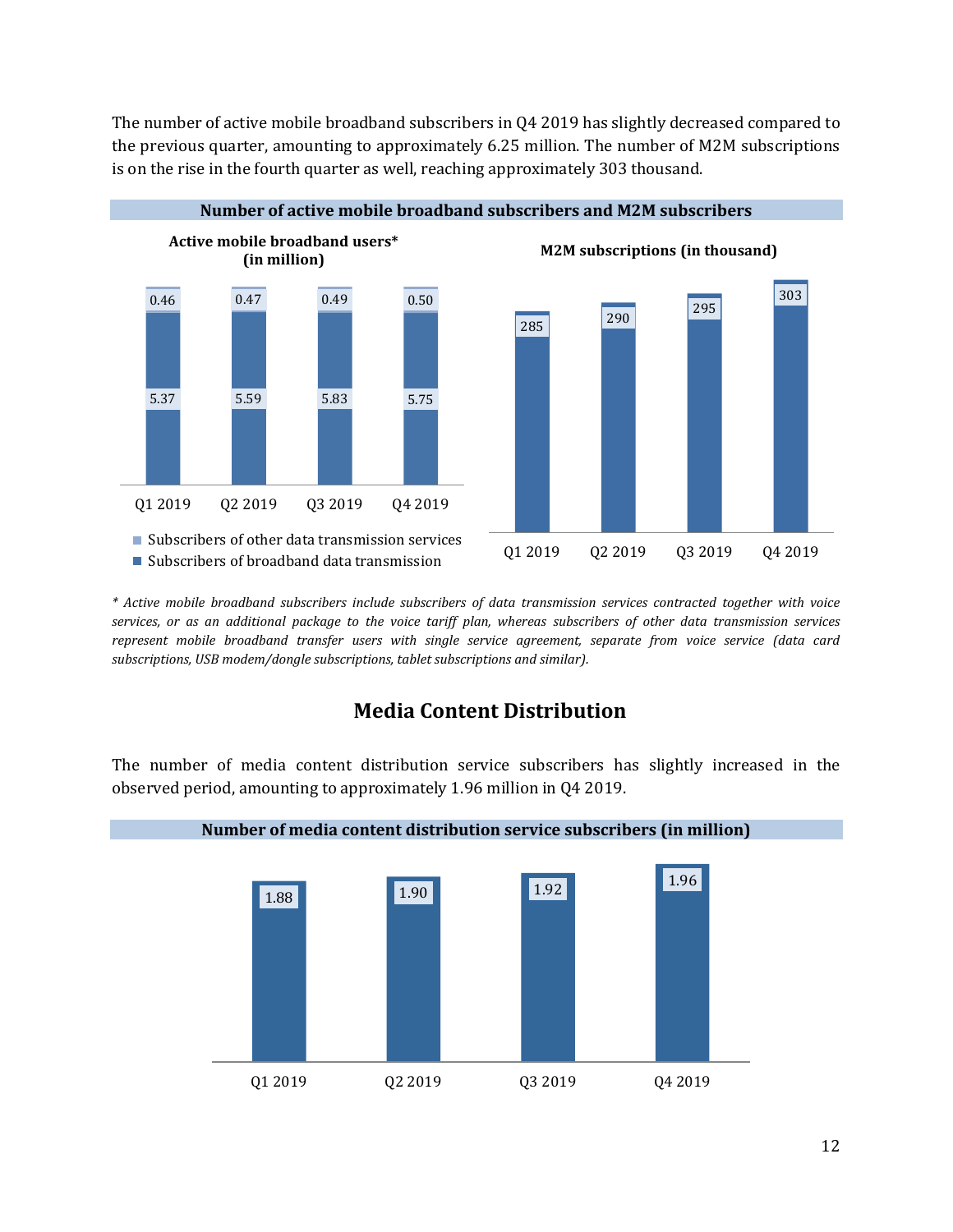In Q4 2019, the majority of subscribers used CATV distribution, either analogue or digital (around 59%). The number of IPTV subscribers is stable, whereas the share of DTH subscriptions has slightly increased, while wireless network and Internet media content distribution were the least used.



The number of met requests for additional services, such as video on demand (VoD), content recording, TV on mobile devices, playback etc, has slightly increased in Q4 2019 compared to Q3 2019, amounting to approximately 63 million requests, or some 14 requests a month per user. The number of met VoD requests in Q4 2019 was around 2.6 million.



In Q4 2019, around 29% of media content distribution subscribers with the possibility to have additional channels, subscribed to such programmes.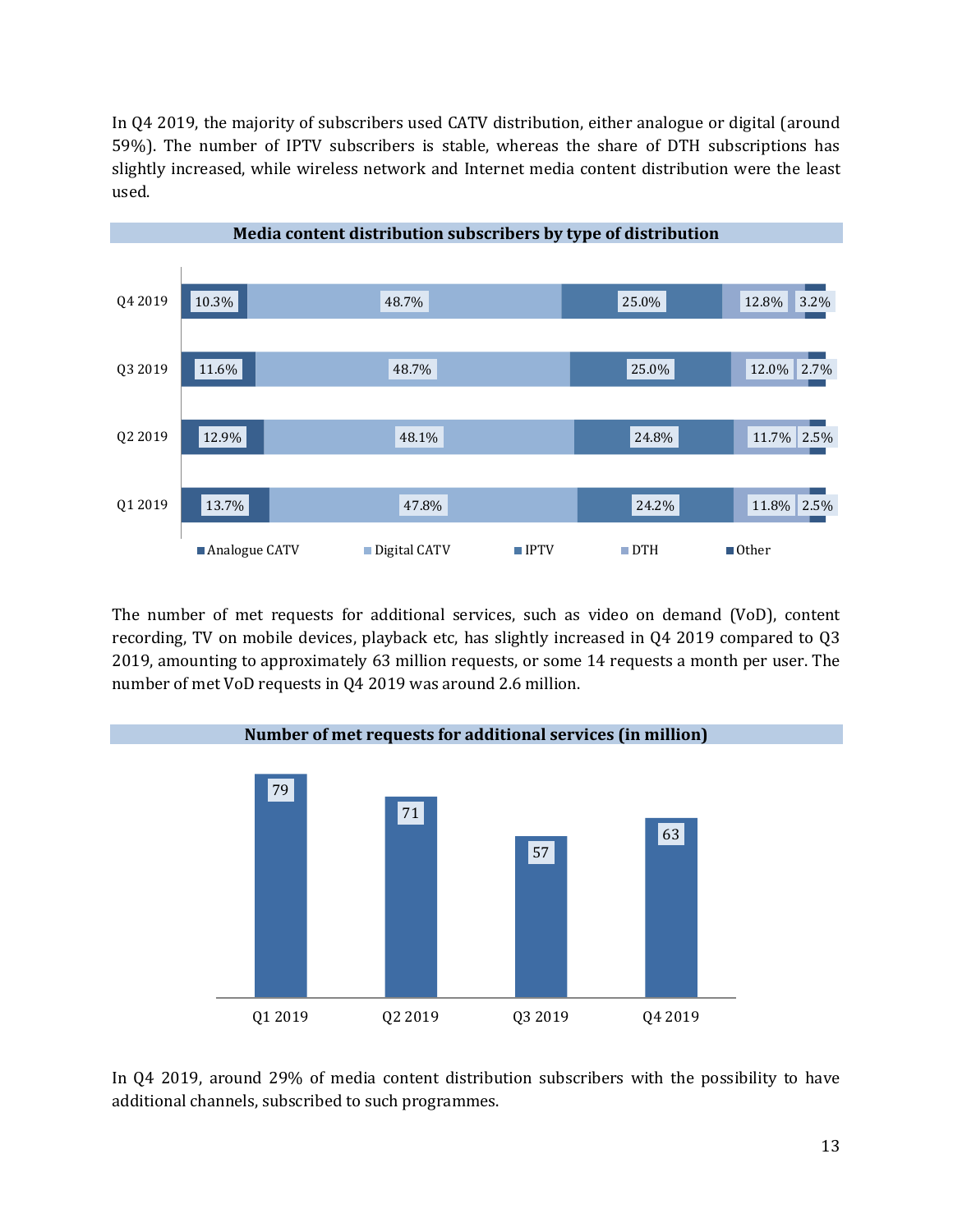As for the leading operators' market shares, in terms of the number of subscribers, there haven't been any significant changes in Q4 2019 compared to the previous quarter.



#### **Operators' market share in terms of number of subscribers in Q4 2019**

#### **Bundled Services**

The number of bundled service subscribers in Q4 2019 has increased compared to the previous quarter, amounting to approximately 1.38 million. Packages offering two services (double-play) were most used, whereas least used were packages with four services (quad-play).



Of all bundled services offered by operators in Q4 2019, the most popular was the package with broadband Internet access, fixed telephony and TV, followed by a double-play offering broadband Internet access and TV, as well as the only available quad-play package including broadband Internet access, fixed telephony, TV and mobile telephony. These packages also have had the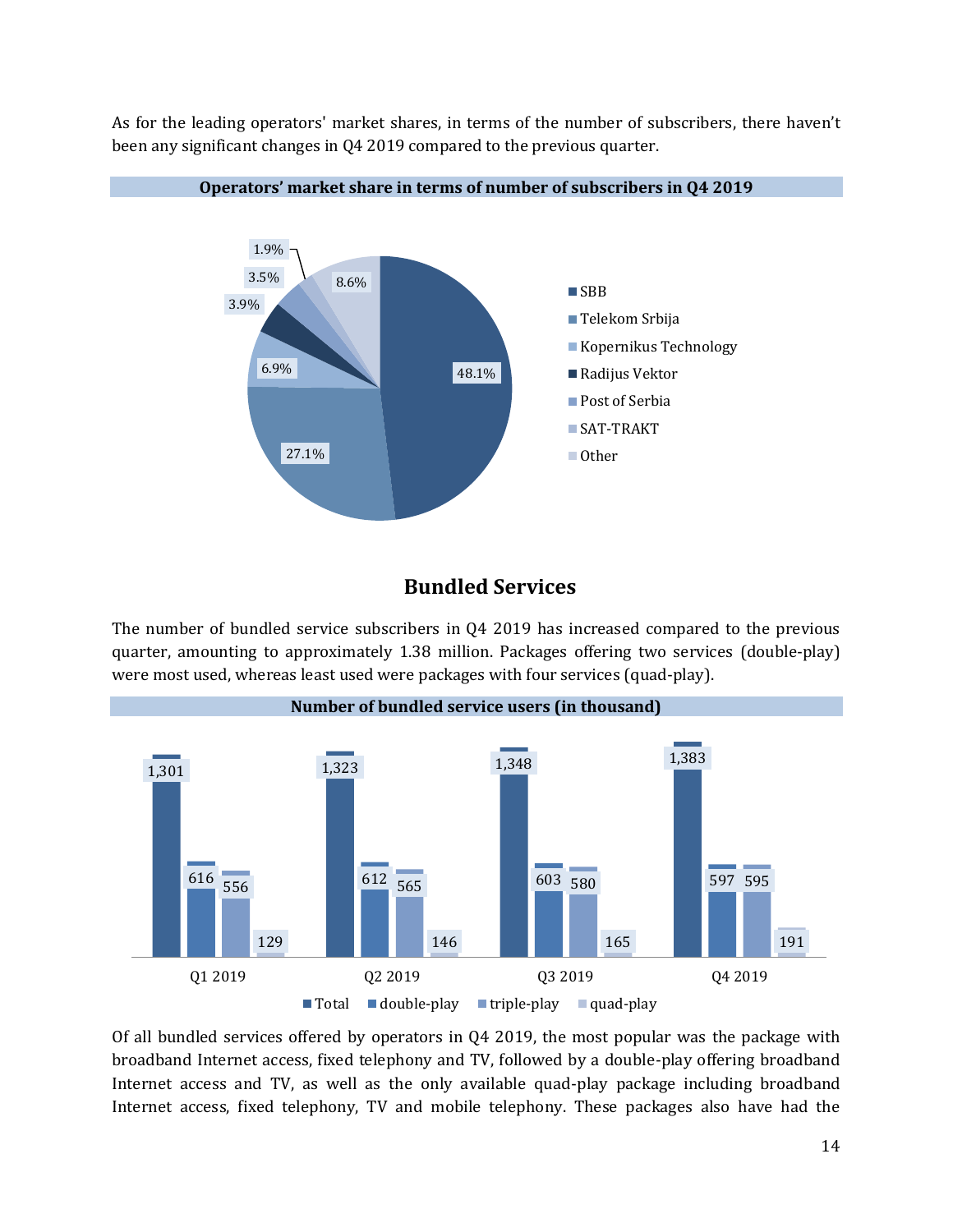highest subscriber growth rate in Q4 2019. A triple-play offering fixed and mobile telephony and TV, as well as a recently introduced package including mobile telephony and TV, have had the lowest number of subscribers. The shares of different bundled services in terms of number of subscribers are given below.



Fluctuations in different packages' number of subscribers can be seen below.



Broadband Internet access is mostly purchased as a bundled service, whereas mobile telephony is generally purchased as a stand-alone service.